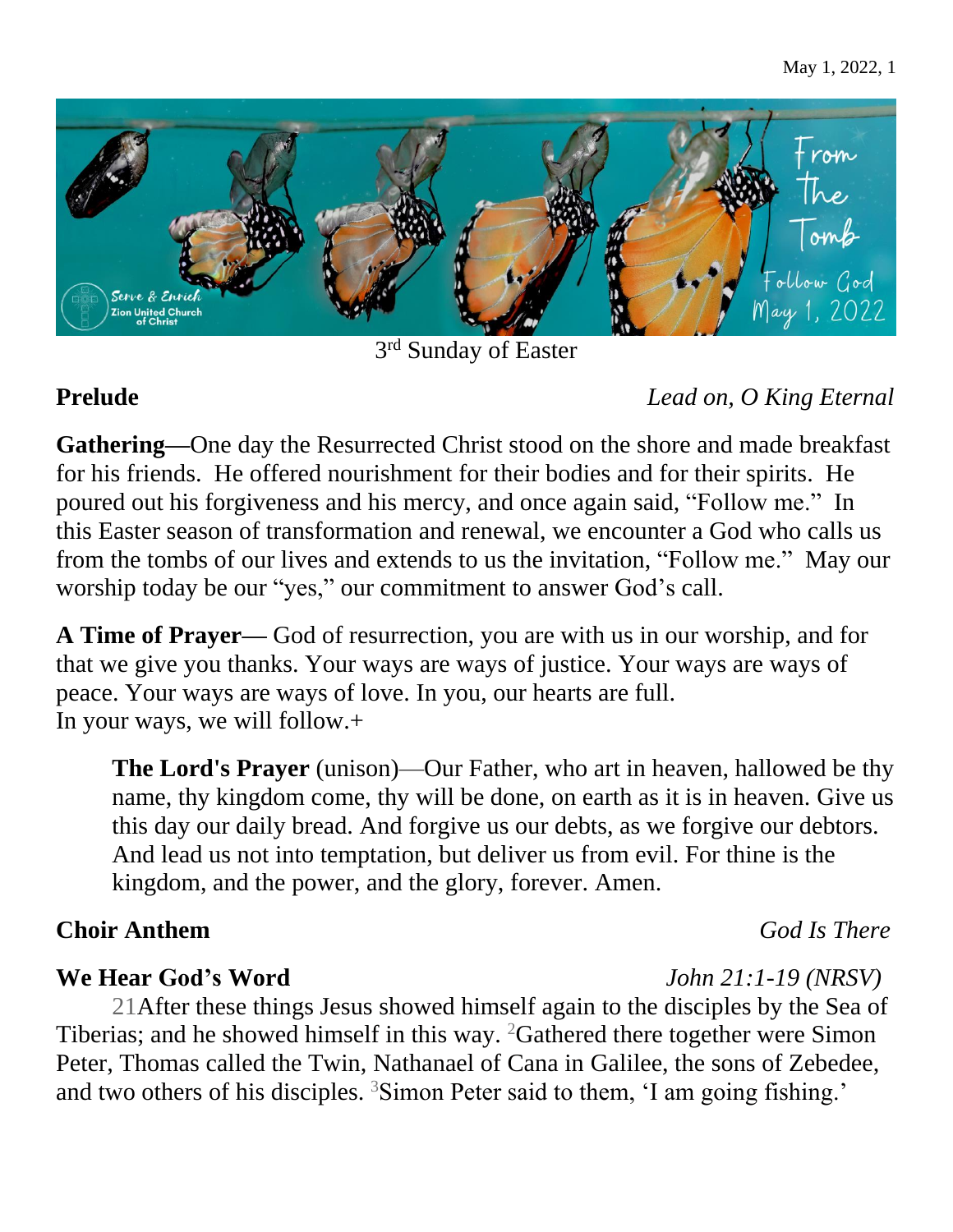They said to him, 'We will go with you.' They went out and got into the boat, but that night they caught nothing.

4 Just after daybreak, Jesus stood on the beach; but the disciples did not know that it was Jesus. <sup>5</sup> Jesus said to them, 'Children, you have no fish, have you?' They answered him, 'No.' <sup>6</sup>He said to them, 'Cast the net to the right side of the boat, and you will find some.' So they cast it, and now they were not able to haul it in because there were so many fish. <sup>7</sup>That disciple whom Jesus loved said to Peter, 'It is the Lord!' When Simon Peter heard that it was the Lord, he put on some clothes, for he was naked, and jumped into the lake.  ${}^{8}$ But the other disciples came in the boat, dragging the net full of fish, for they were not far from the land, only about a hundred yards off.

9 When they had gone ashore, they saw a charcoal fire there, with fish on it, and bread. <sup>10</sup>Jesus said to them, 'Bring some of the fish that you have just caught.' <sup>11</sup>So Simon Peter went aboard and hauled the net ashore, full of large fish, a hundred and fifty-three of them; and though there were so many, the net was not torn. <sup>12</sup>Jesus said to them, 'Come and have breakfast.' Now none of the disciples dared to ask him, 'Who are you?' because they knew it was the Lord. <sup>13</sup>Jesus came and took the bread and gave it to them, and did the same with the fish.  $14$ This was now the third time that Jesus appeared to the disciples after he was raised from the dead.

15 When they had finished breakfast, Jesus said to Simon Peter, 'Simon son of John, do you love me more than these?' He said to him, 'Yes, Lord; you know that I love you.' Jesus said to him, 'Feed my lambs.' <sup>16</sup>A second time he said to him, 'Simon son of John, do you love me?' He said to him, 'Yes, Lord; you know that I love you.' Jesus said to him, 'Tend my sheep.' <sup>17</sup>He said to him the third time, 'Simon son of John, do you love me?' Peter felt hurt because he said to him the third time, 'Do you love me?' And he said to him, 'Lord, you know everything; you know that I love you.' Jesus said to him, 'Feed my sheep. <sup>18</sup>Very truly, I tell you, when you were younger, you used to fasten your own belt and to go wherever you wished. But when you grow old, you will stretch out your hands, and someone else will fasten a belt around you and take you where you do not wish to go.' <sup>19</sup>(He said this to indicate the kind of death by which he would glorify God.) After this he said to him, 'Follow me.'

### **Meditation "From the Tomb"** *Follow God*

**Hymn** *God of Grace and God of Glory,* #569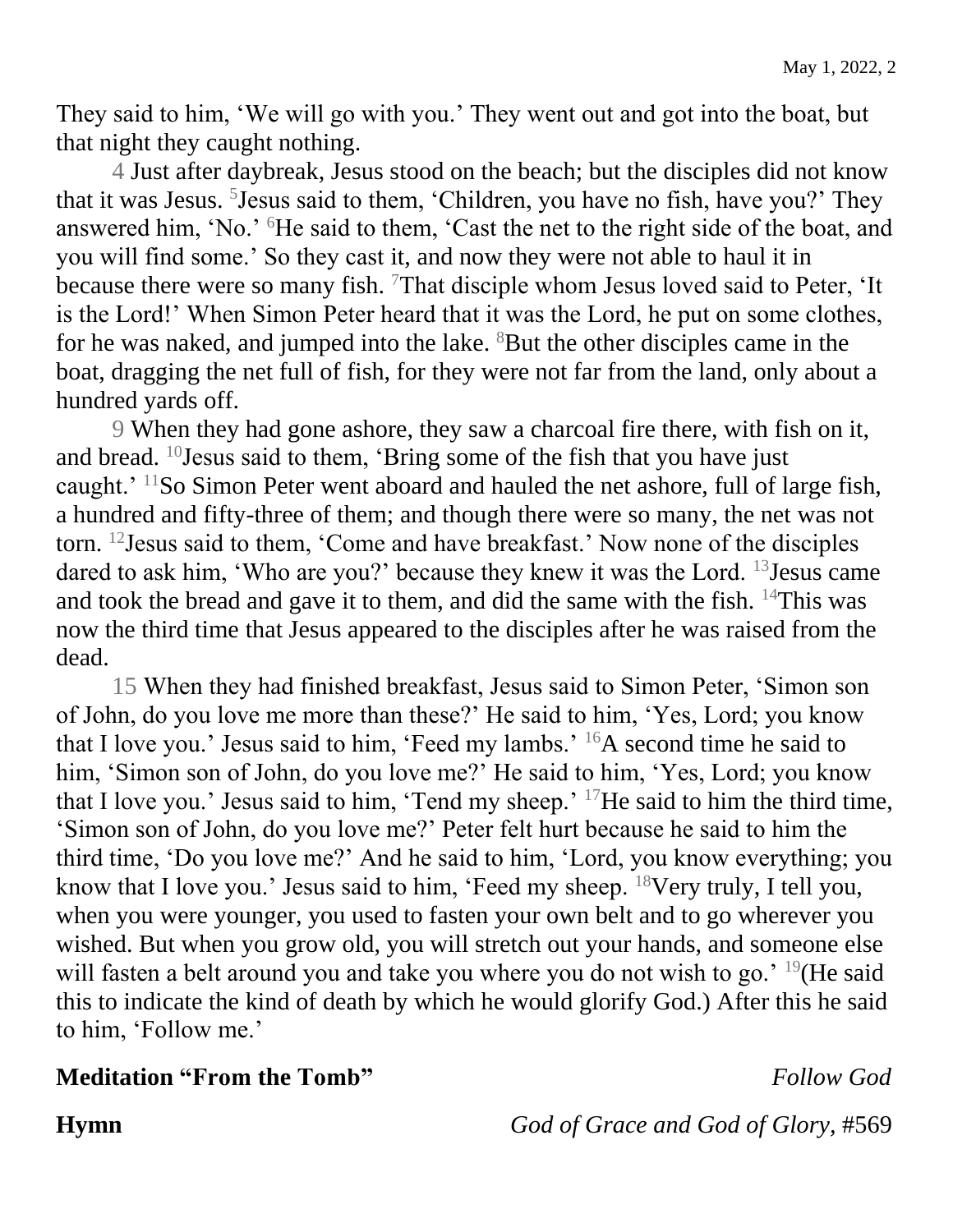### **We Gather at the Table**

**Set Your Place at the Table**—Whatever you have on hand to celebrate communion will work just fine, because this ancient ritual is not about what we use for this meal or where we partake of it. Instead, it is about the act of remembrance. So, gather around the table, prepare your place, and remember that Christ is in our midst.

**Our Invitation—Christ invites us, "Follow me." Christ invites us, "Eat this** bread, drink this wine." All who long to be filled are already invited to Christ's table.

**The Words of Institution**— On the night in which he gave himself up for us, he took bread, gave thanks to you, broke the bread, gave it to his disciples, and said: "Take, eat; this is my body which is given for you. Do this in remembrance of me." When the supper was over, he took the cup, gave thanks to you, gave it to his disciples, and said: "Drink from this, all of you; this is my blood of the new covenant, poured out for you and for many for the forgiveness of sins. Do this, as often as you drink it, in remembrance of me." And so, we remember…we offer ourselves…we proclaim God's love…

**Our Confession**— Lover of Creation, forgive us. We have not loved ourselves. We have not loved our neighbors. We have not followed in your ways. We have rebelled against your love. Forgive us. Engage us. Reshape our imaginations. Trade our complacency for your courage, our pettiness for your possibility, our greed for your goodness, our aimlessness and for your adventure, our lives for your love. Amen.+

**Assurance of Grace—** Open your hearts. Hear the good news. God has not abandoned us. God has not sent us out to find our own way. God is with us, all around us, at work within us. In the name of all that is, you are welcome into the grace, mercy, and forgiveness of the Creator of our hearts. Glory to the Giver of Life. Amen.+

**Blessing Our Meal**—God of resurrection hope, pour out your Spirit upon this table and all gathered around it. As you transform this bread and cup into visible signs of your grace, transform our lives, that we might receive your healing and your mercy and experience life renewed. Amen.